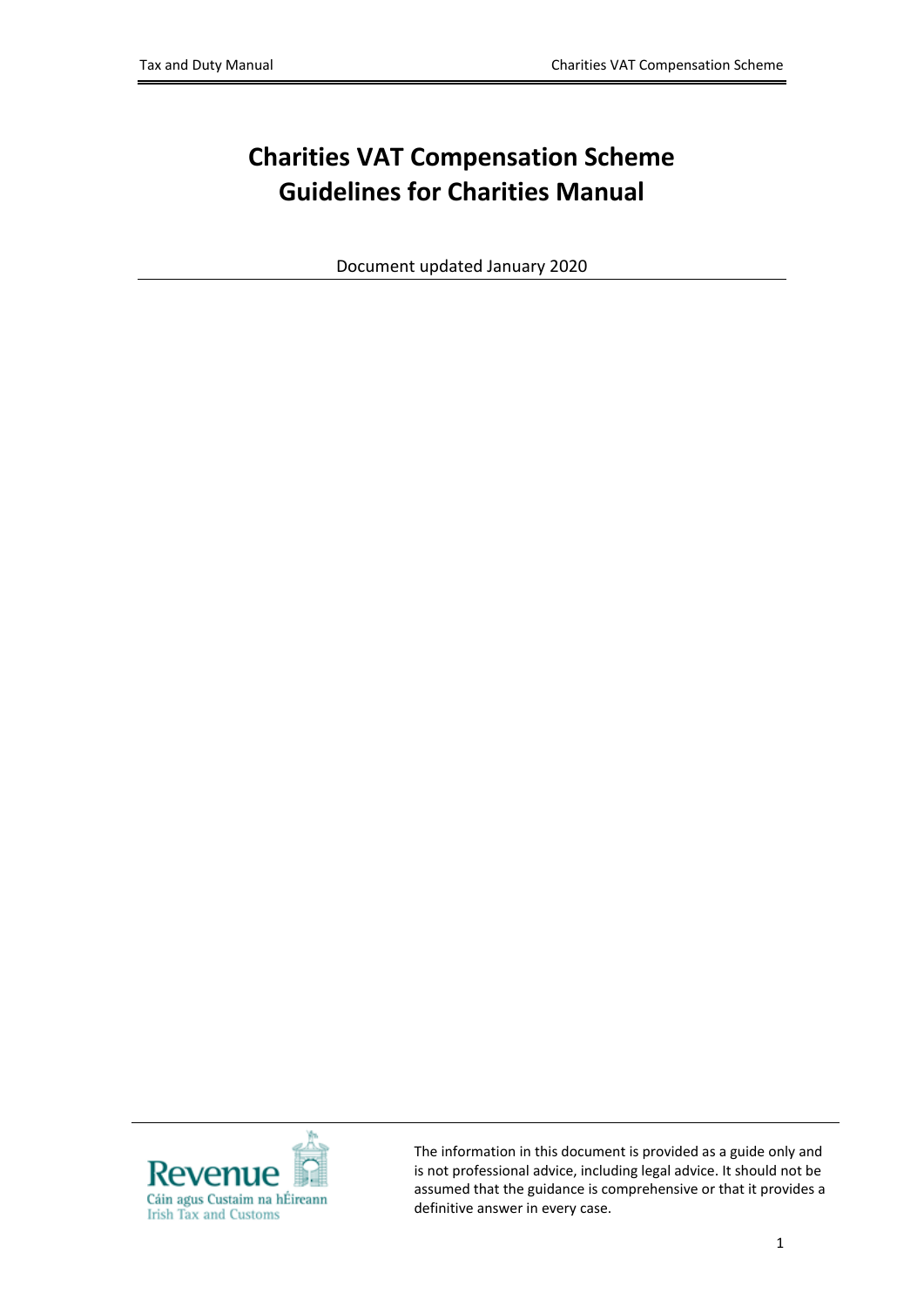### **Table of Contents**

| 1              |                                                                   |
|----------------|-------------------------------------------------------------------|
| 1.1            |                                                                   |
| 1.2            |                                                                   |
| 1.3            |                                                                   |
| $\overline{2}$ |                                                                   |
| 2.1            |                                                                   |
| 2.2            |                                                                   |
| 2.3            |                                                                   |
| 3              |                                                                   |
| 4              |                                                                   |
| 5              |                                                                   |
| 5.1            |                                                                   |
| 6              |                                                                   |
| 7              |                                                                   |
| 8              |                                                                   |
| 8.1            | The amount which may be claimed under the scheme or eligible tax7 |
| 9              |                                                                   |
| 9.1            |                                                                   |
| 9.2            |                                                                   |
| 9.3            |                                                                   |
| 9.4            |                                                                   |
| 9.5            |                                                                   |
| 9.6            |                                                                   |
| 9.7            |                                                                   |
| 10             |                                                                   |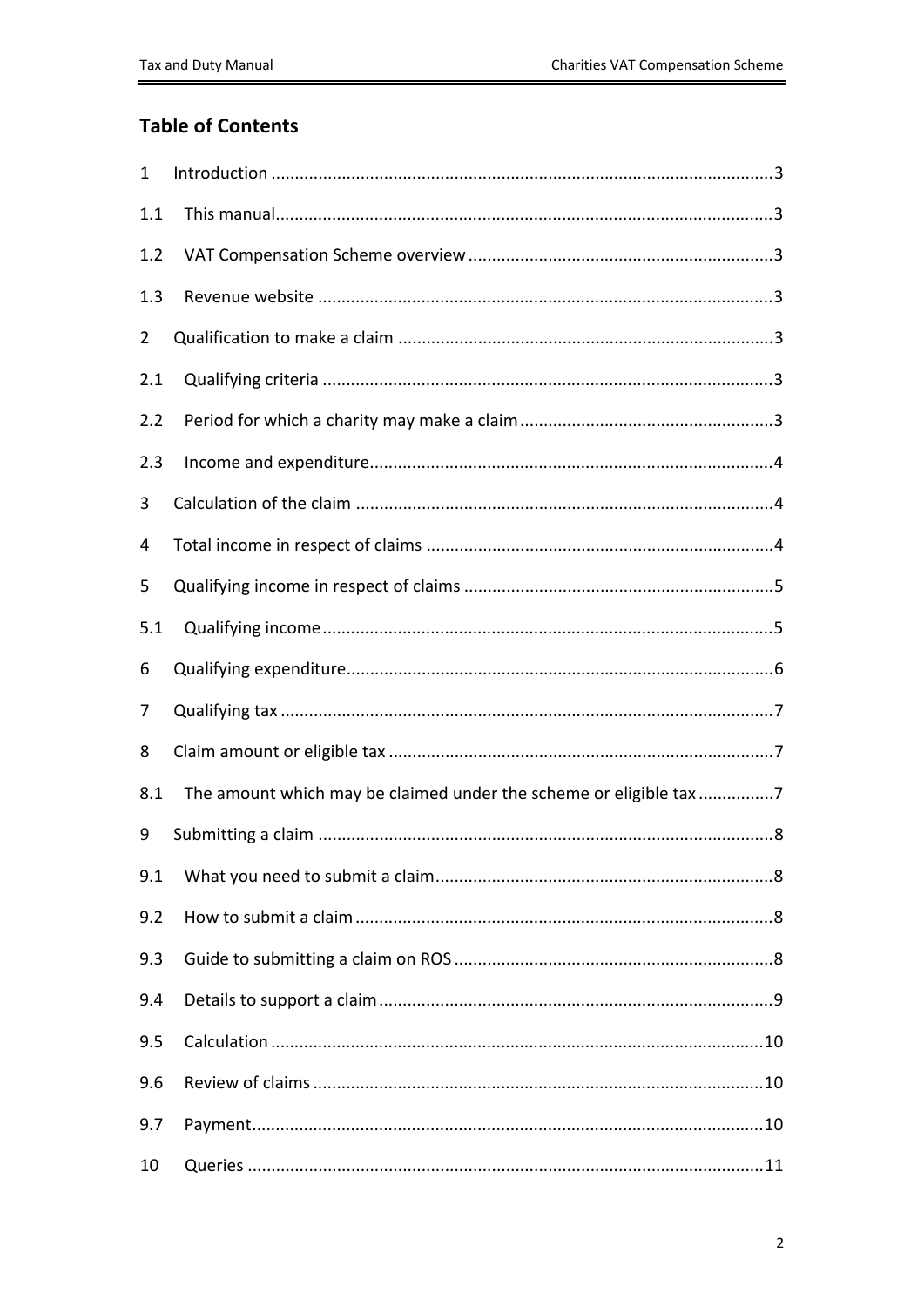# <span id="page-2-0"></span>1 Introduction

### <span id="page-2-1"></span>1.1 This manual

This Tax and Duty Manual contains information and guidance for charitable bodies in respect of the Charities VAT Compensation Scheme.

### <span id="page-2-2"></span>1.2 VAT Compensation Scheme overview

To reduce the VAT burden on charities and to partially compensate for VAT paid in the day to day running of the charity, a VAT Compensation Scheme for charities has been introduced. The scheme applies to tax paid on expenditure on or after 1 January 2018 and so VAT paid in years prior to that cannot be claimed. Refunds will be paid one year in arrears.

A total annual capped fund of  $\epsilon$ 5m is available for payment under the scheme, and the scheme will be subject to review after three years. Charities will be entitled to claim a refund of a proportion of their VAT costs based on the level of non-public funding they receive. Where the total amount of eligible claims from all charities in each year exceeds the capped amount, claims will be paid on a pro rata basis.

### <span id="page-2-3"></span>1.3 Revenue website

Information on the [Charities](https://www.revenue.ie/en/companies-and-charities/charities-and-sports-bodies/vat-compensation-scheme/index.aspx) [VAT](https://www.revenue.ie/en/companies-and-charities/charities-and-sports-bodies/vat-compensation-scheme/index.aspx) [Compensation](https://www.revenue.ie/en/companies-and-charities/charities-and-sports-bodies/vat-compensation-scheme/index.aspx) [Scheme](https://www.revenue.ie/en/companies-and-charities/charities-and-sports-bodies/vat-compensation-scheme/index.aspx) is available on the Revenue website.

### <span id="page-2-4"></span>2 Qualification to make a claim

### <span id="page-2-5"></span>2.1 Qualifying criteria

To be a qualifying charity for this scheme, a charity must at the date of claim and at the time that the qualifying expenditure was incurred:

- be registered with Revenue and hold a charitable tax exemption (CHY) under section 207 Taxes Consolidation Act (TCA) 1997
- be registered with the Charities Regulatory Authority (CRA).

### <span id="page-2-6"></span>2.2 Period for which a charity may make a claim

Claims should relate to one calendar year only and can be submitted up to 30th June of the year following the calendar year to which the claim relates.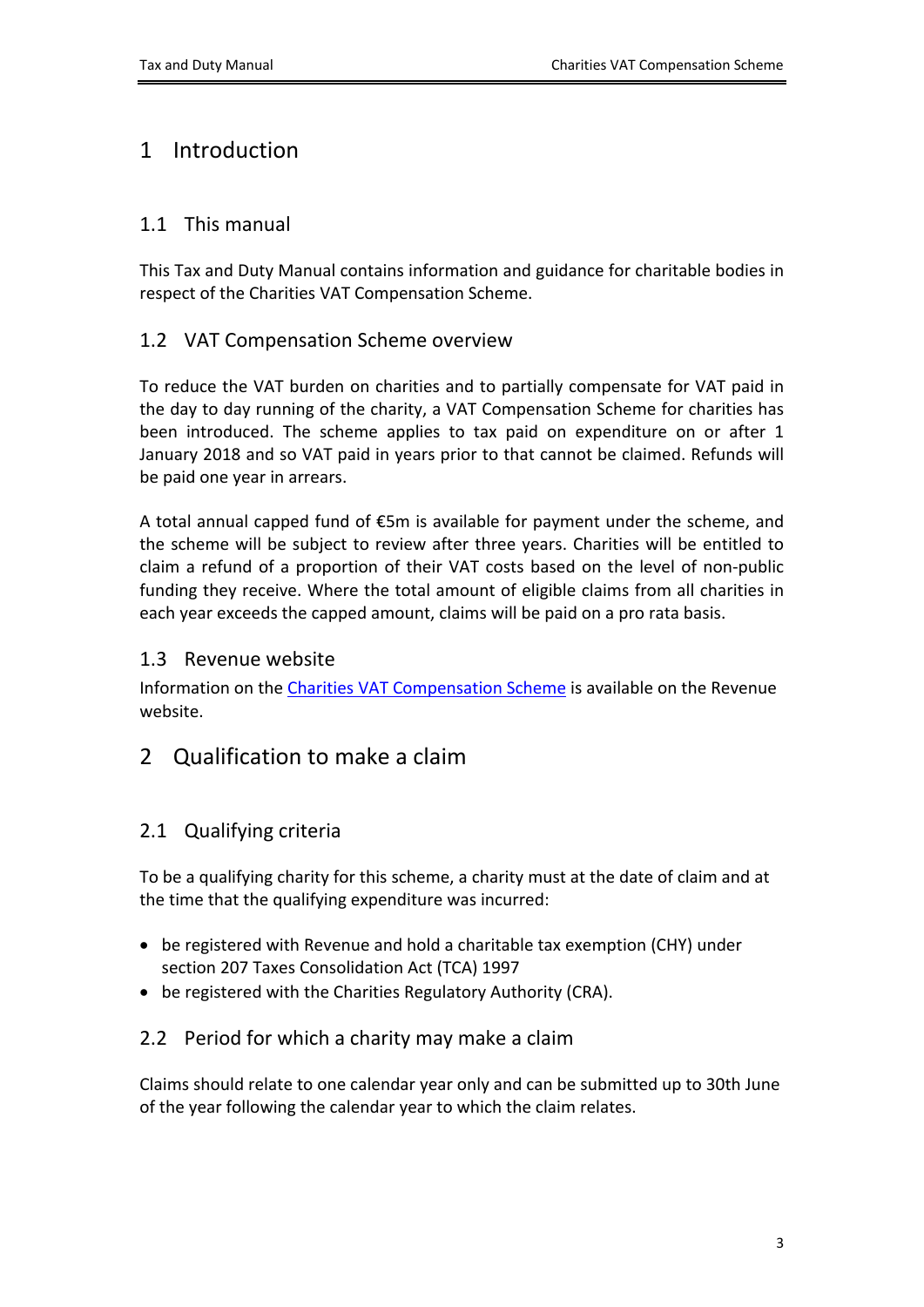### <span id="page-3-0"></span>2.3 Income and expenditure

It is important to note that any reference to income received or expenditure paid is to actual monies received and paid out in the calendar year to which the claim relates. The scheme operates on a cash basis. This means that if a charity orders goods and services in Year 1 and does not pay for them until Year 2, the amount due to be paid cannot be included as expenditure of Year 1.

# <span id="page-3-1"></span>3 Calculation of the claim

The amount which a charity may claim in this scheme, known as the claim amount, is calculated with reference to income and expenditure. The amount must be calculated subject to the expenditure being "qualifying expenditure" (see section 6) and based on the proportion of privately funded income to publicly funded income, which is known as "qualifying income" (see section 5).

The sections that follow describe how to calculate the claim amount and are based on the following example:

### **Example**

**In 2018, a charity receives total income of €37,000 from the following sources:**

- **Government grants of €2,000,**
- **Donations of €25,000,**
- **Donations from a flag day of €10,000.**

**The charity also has total expenditure in 2018 of:**

- **€24,600,**
- **of which €2,460 is for non-charitable purposes.**

# <span id="page-3-2"></span>4 Total income in respect of claims

Total income is all income received by a qualifying charity in the year to which the claim relates, excluding:

- amounts collected for and transferred directly to another charity\* and
- any loans to a charity

\* where funds have been collected by one qualifying charity for another qualifying charity, only the receiving charity can include those funds in the claim calculation. Where such funds are collected on behalf of another charity, those funds should not be included by the collecting charity in the calculation of its Total Income or Qualifying Income.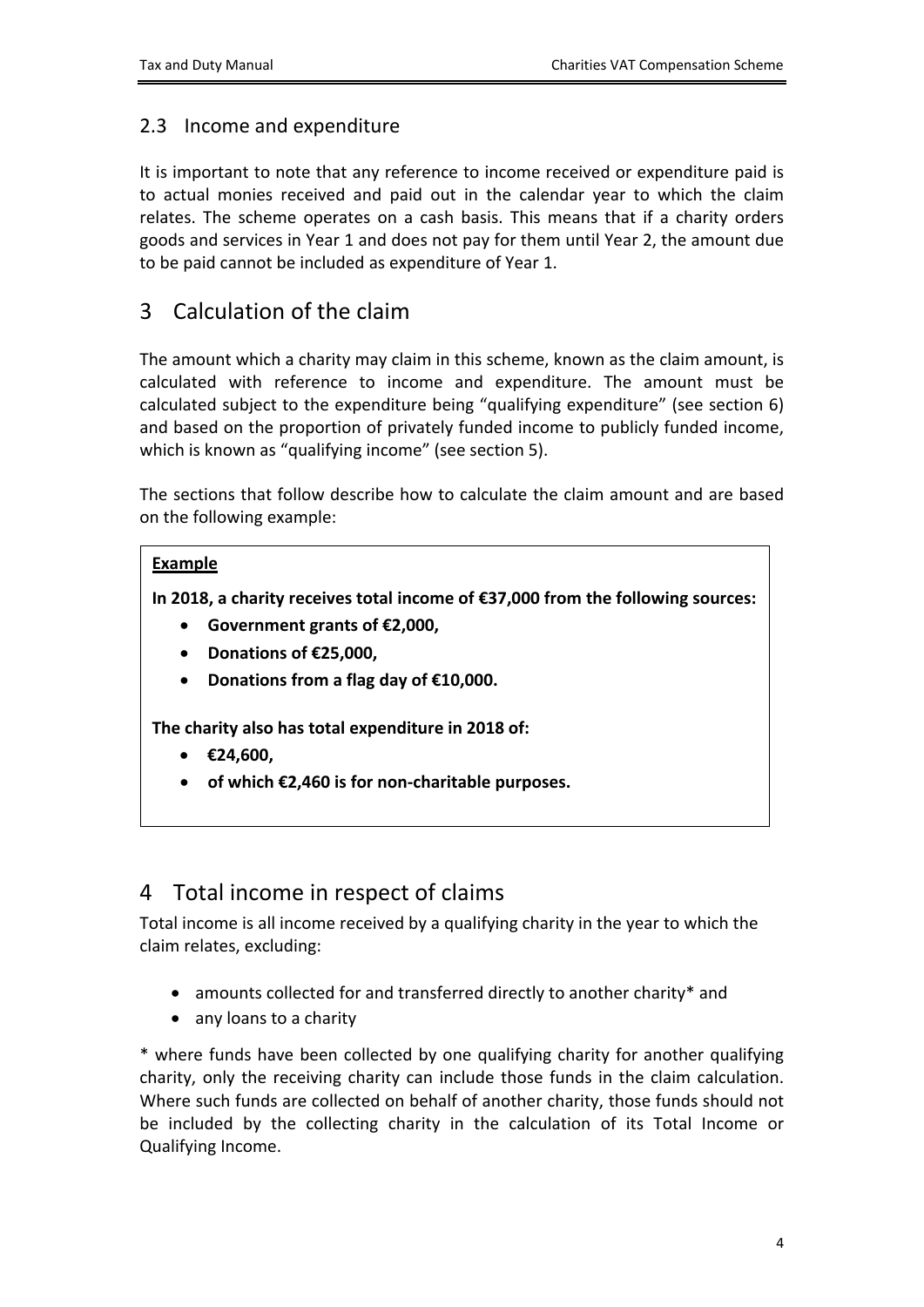Funding or payments received from all sources should be added together to calculate the total income figure.

Charities must exclude from both Total Income and Qualifying Income any funding received directly or indirectly from the State or from a public body where that funding is simply for onward transfer to other bodies or individuals. The funding in these cases is not reflected as income in the financial statements of the charity and the charity's role is simply to manage and transfer the funds onwards as set out in the agreement with the transferring body.

For example, the State may provide funding to a charity to administer a housing support scheme and these funds are managed by the charity who pay the landlord directly. This funding is not regarded as being income in the financial accounts of the charity, they are merely receiving and transferring the funds onwards so should not be included in the Total or Qualifying Income calculations.

Where the charity receives payment from the State or the public body for processing these funds, this payment should be included in Total Income but excluded from Qualifying Income calculations.

In cases of doubt, please contact Charities and Sports Exemption Unit at 01738 3680.

### <span id="page-4-0"></span>5 Qualifying income in respect of claims

### <span id="page-4-1"></span>5.1 Qualifying income

The proportion of a charity's income that is privately funded is known as "qualifying income". This excludes publicly funded income.

To calculate qualifying income, a charity should deduct from its total income for the year to which the claim relates, all or any of the following, if applicable:

- educational fees received if the charity is a school, university, institute of technology or educational establishment (charities not included in these categories, but which received educational fees are considered as educational bodies for that portion of their activities and must exclude any such fees received from their total income)
- income from shops, restaurants and retail outlets
- refunds or reliefs received under any other scheme or legislation administered by the Revenue Commissioners
- income collected for and transferred to another charity
- funding, refunds, and reliefs received directly or indirectly from:
	- o the State, a public body, State bodies, bodies established by statute or bodies which received that funding directly or indirectly from the State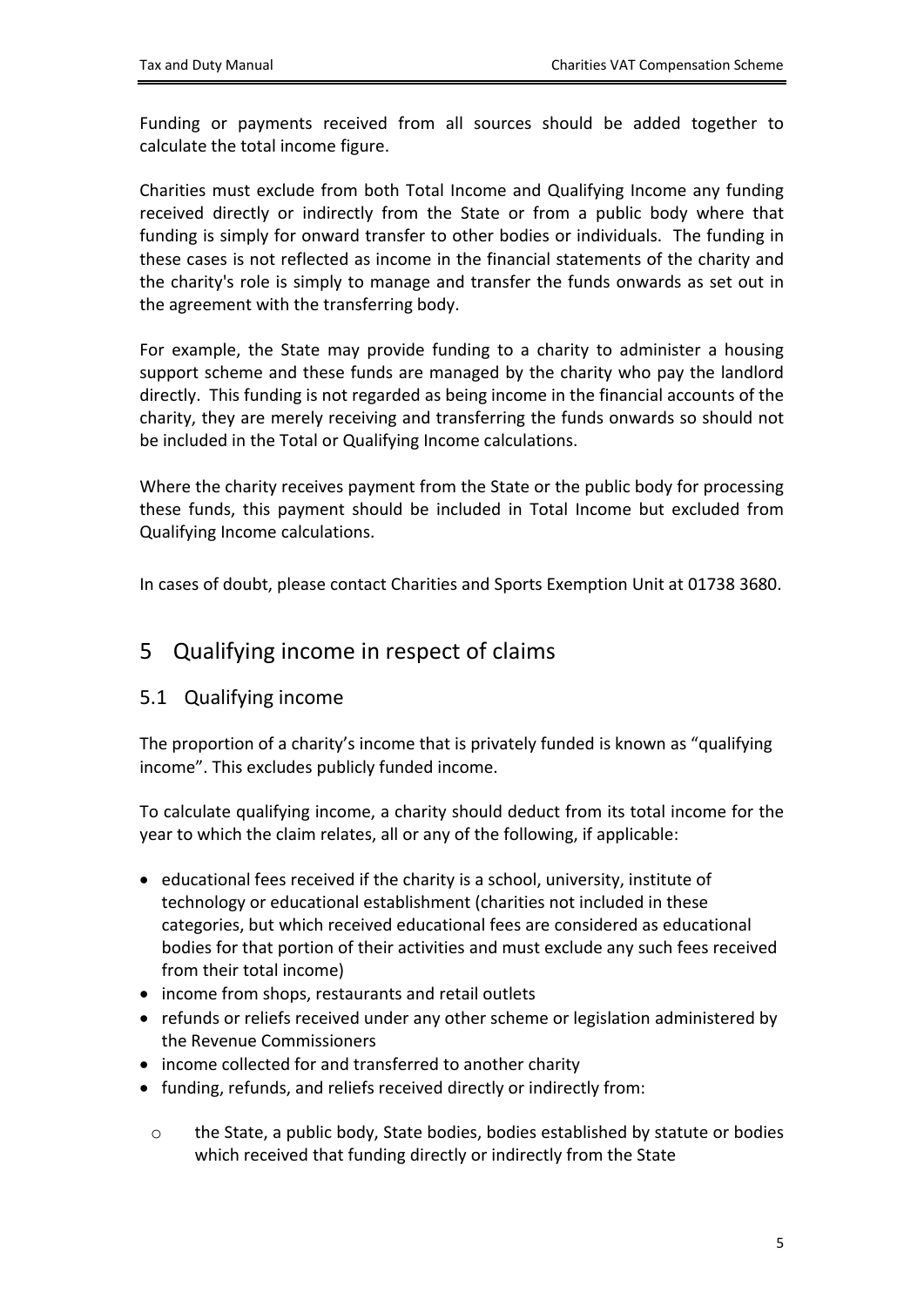- o the European Union or European Union bodies or from bodies which received that funding directly or indirectly from the European Union
- o the public funding of any Member State of the European Union, or from a body which received that funding directly or indirectly from the public funding of a Member State of the European Union
- o international organisations which received that funding directly or indirectly from the public funding of any country or from a body which received the funds from an international organisation which previously received that funding directly or indirectly from the public funding of any country.

Some examples of non-qualifying income are:

| <b>County Council grants</b> | CAS funding (not repayable)               |
|------------------------------|-------------------------------------------|
| Pobal funding                | Charity shop income                       |
| HAP payments                 | HSE Fair Deal payments*                   |
| CES payments                 | <b>Charitable Donation Scheme refunds</b> |
| Café Income                  | RAS payments                              |

This is not an exhaustive list and is for guidance purposes only.

Paragraph 4, which sets out the circumstances where some of the above-mentioned funding should also be excluded from the Total Income calculation.

\*Funding for nursing home care which comes from the HSE cannot be regarded as Qualifying Income, however, payments from private citizens for such care may be included as Qualifying Income.

Where a charity making a claim is in receipt of a grant and is unsure regarding this aspect of the claim calculation, the applicant charity should contact Charities and Sports Exemptions Unit staff who will assist further. Telephone 01 738 3680.

**In the example above, the total income for the year is €37,000 and qualifying income is €35,000 – total income less Government grants of €2,000.**

# <span id="page-5-0"></span>6 Qualifying expenditure

Expenditure in respect of which a VAT refund may be sought under this scheme is described as "qualifying expenditure". Conditions apply to the calculation of qualifying expenditure:

 compensation may be sought in respect of VAT which was paid in the State on certain expenditure and in the year to which the claim relates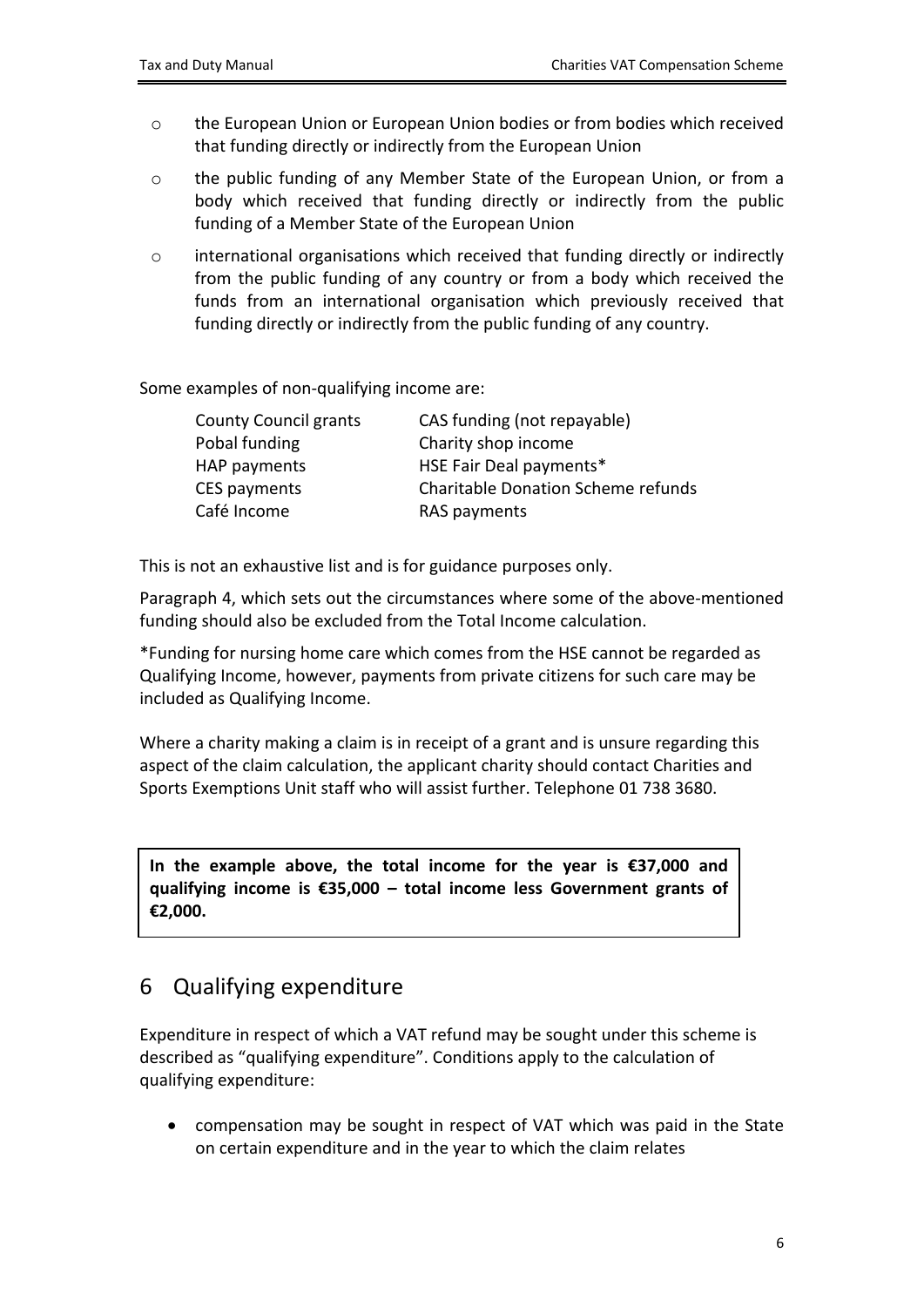- that expenditure must have been for goods or services used by the charity only for its charitable purpose
- if a charity is entitled to receive any kind of relief, refund, repayment or deductibility under any other scheme or legislation administered by Revenue, it may not include that amount in the calculation of a claim.

**In the example above, as non-qualifying expenditure for the year to which the claim relates is €2,460, qualifying expenditure is €22,140.**

# <span id="page-6-0"></span>7 Qualifying tax

"Qualifying tax" means the VAT that has been paid by the claimant in respect of qualifying expenditure.

**So, to continue with the example from above, and if qualifying expenditure of €22,140 includes VAT paid in the amount of €4,140, then qualifying tax is €4,140.**

### <span id="page-6-1"></span>8 Claim amount or eligible tax

### <span id="page-6-2"></span>8.1 The amount which may be claimed under the scheme or eligible tax

The claim amount is referred to as "eligible tax" in the legislation and is the amount which a charity may claim under the scheme i.e. the amount which is eligible to be claimed based on the level of non-public funding received. It is determined by a formula set out in legislation as follows:

#### "**qualifying tax" X ("qualifying income"/" total income")**

To continue with the example above, this would mean that the claim amount or "eligible tax" is:

### **€4,140 X (€35,000/€37,000) = €3,916.21**

A charity which meets the qualifying criteria in paragraph 2, may therefore submit a claim for €3,916.21 for that year.

The minimum claim which may be submitted is €500, so claims less than this will not be accepted. Also, the total annual amount available to be paid out under the scheme is capped at  $\epsilon$ 5 million, so the amount which may be paid to a charity depends on the total value of claims from all eligible applicants. Consequently, Revenue may pay individual charities less than the amount that they claimed.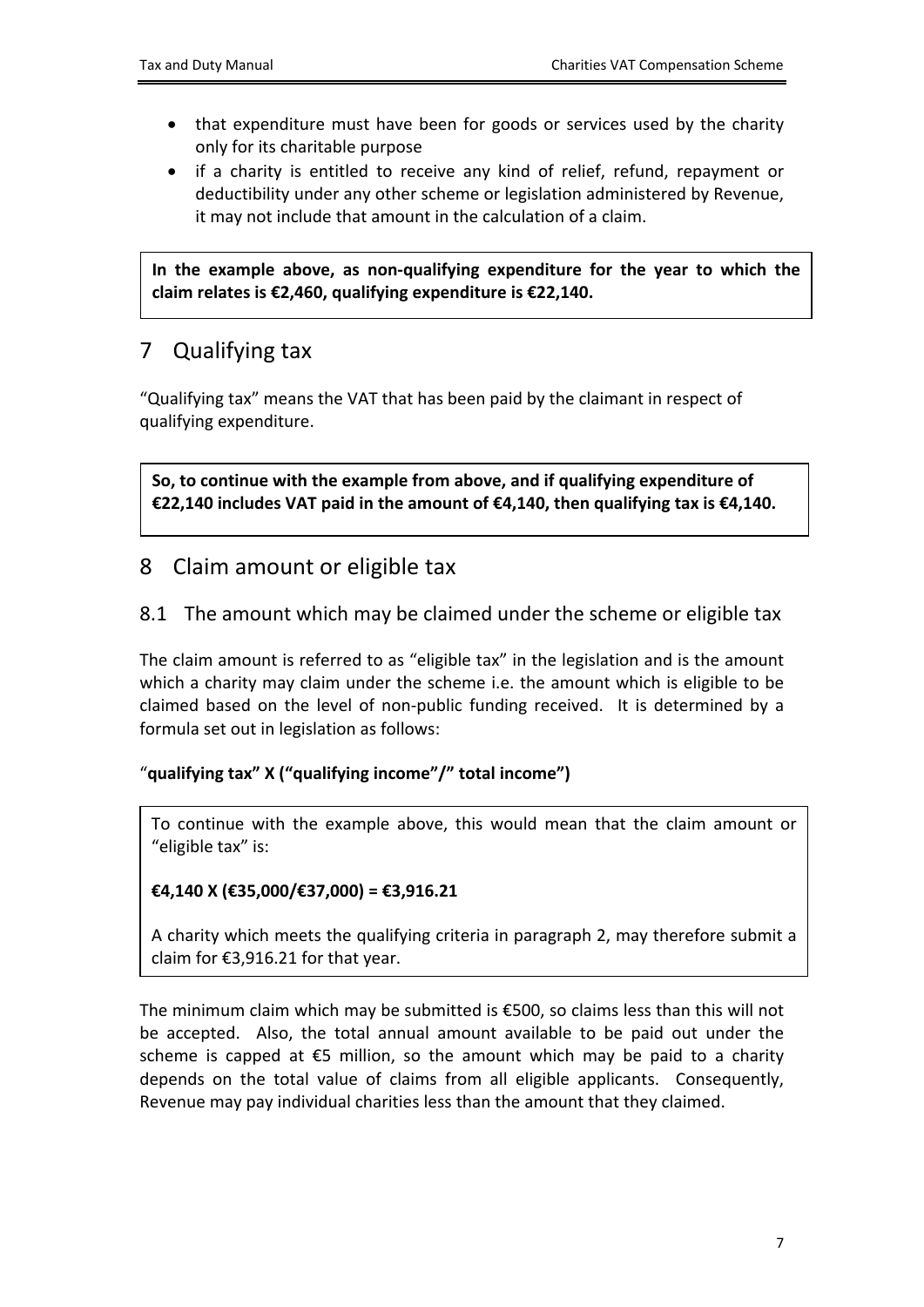## <span id="page-7-0"></span>9 Submitting a claim

### <span id="page-7-1"></span>9.1 What you need to submit a claim

Charities wishing to submit a claim must comply with the criteria already described above. The following will be required to submit a claim:

- tax registration number issued by Revenue
- bank account details
- Registered Charity Number (issued by the Charities Regulatory Authority).

It should be noted that a claimant must hold a current tax clearance certificate when making a claim.

### <span id="page-7-2"></span>9.2 How to submit a claim

Claims for VAT compensation must be submitted through e-Repayments on Revenue's Online System (ROS). Charities must be registered for ROS to submit a claim. To become a ROS customer, go to Useful Links on [www.Revenue.ie](http://www.Revenue.ie) and select Register for ROS. The following conditions also apply:

- claims and any supporting documentation must be submitted in the format required, and in accordance with the deadlines specified by Revenue
- claims can be submitted between January 1st and June 30th in the year following the year to which the claim relates
- claims submitted after the June  $30<sup>th</sup>$  deadline will not be accepted under any circumstances
- claims can be submitted annually for one calendar year and should relate to VAT paid in the previous year only
- claims may be amended up to 30th June of the year of claim submission but not afterwards
- the minimum amount that can be claimed is €500 and the minimum repayment is €5
- claimants must declare and certify that all information they provide for the purposes of the claim is correct.

A claim can be made by a charity directly or an agent can make a claim on behalf of a charity. For an agent to make a claim on behalf of a charity, the agent must be linked to the charity on Revenue's records. If an agent is not already linked to the charity, they can link to any existing tax head under agent services in ROS.

If, for some reason, an option does not appear in ROS for a charity to submit a claim on ROS, they should contact Charities and Sports Exemption Unit at 01 738 3680.

### <span id="page-7-3"></span>9.3 Guide to submitting a claim on ROS

- log into ROS at [www.ros.ie](http://www.ros.ie)
- input password and Login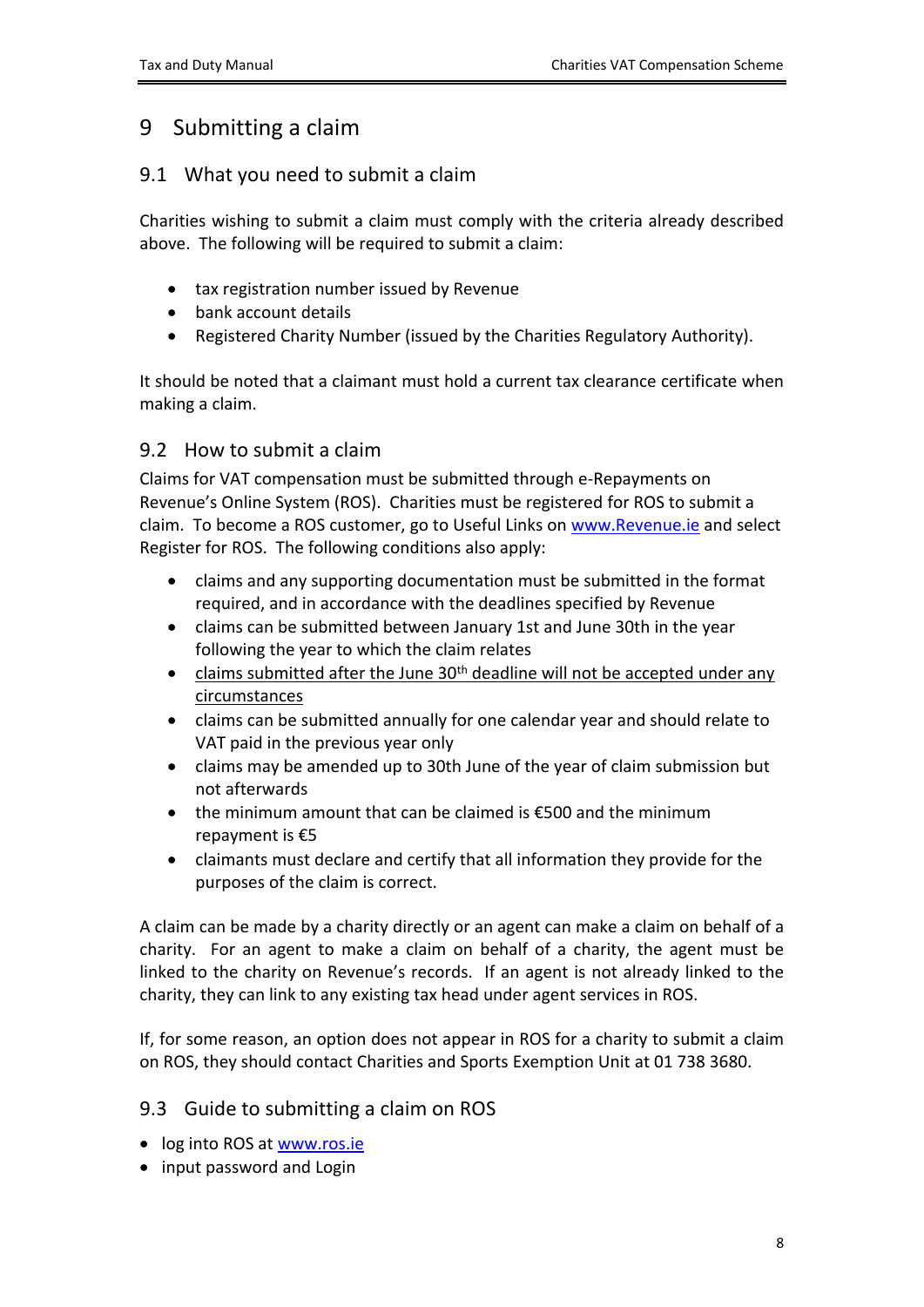- on "My Services" Tab Scroll to page end
- under "Other Services" select "eRepayment claims" and Make a Claim
- to amend an existing claim select "Manage a Claim"
- select "VAT-Value Added Tax" and Continue
- select a "claim type"; Charities VAT Compensation Scheme and Continue
- review details in Overview and Continue
- select "Claim details", complete all fields and Continue
- attach any required supporting documentation and Continue
- select "Bank Details", input bank details for refund and Continue
- select "Summary" and Review details
- complete declaration and select "Submit"
- enter password and select "Sign and Submit".

A notice number will issue if the file upload is successful. If a file does not upload successfully an error message will appear indicating that there was a problem processing the claim and advising to try again later. This will be followed by an error id number.

The status of a claim can be viewed by the claimant in ROS.

#### <span id="page-8-0"></span>9.4 Details to support a claim

The following may be requested to support a claim:

- detailed breakdown of total income, qualifying income and qualifying expenditure
- written declaration on the charity's headed paper, from CEO or Chief Financial Officer as to the validity of the claim
- VAT records which form the basis for the claim e.g. invoices, receipts etc. Charities must retain all books, records and documents relevant to the claim for a period of 6 years
- evidence that the goods and services on which they are claiming VAT were applied to their charitable purpose
- evidence that the VAT for which they are seeking a refund was paid in the year to which the claim relates
- evidence that the income on which their calculation is based was received by the charity in the year to which the claim relates
- a most recent set of audited accounts. These accounts must be for the charity's financial year and the year end of the financial year must be the year to which the claim relates or the year in which the claim is being made
- evidence that the charity was not entitled to a deduction or refund of the tax being claimed under any other legislation administered by Revenue
- evidence of compliance with all the obligations of the VAT Consolidation Act 2010, the Taxes Consolidation Act 1997, the Stamp Duties Consolidation Act 1999 and secondary legislation made under these Acts.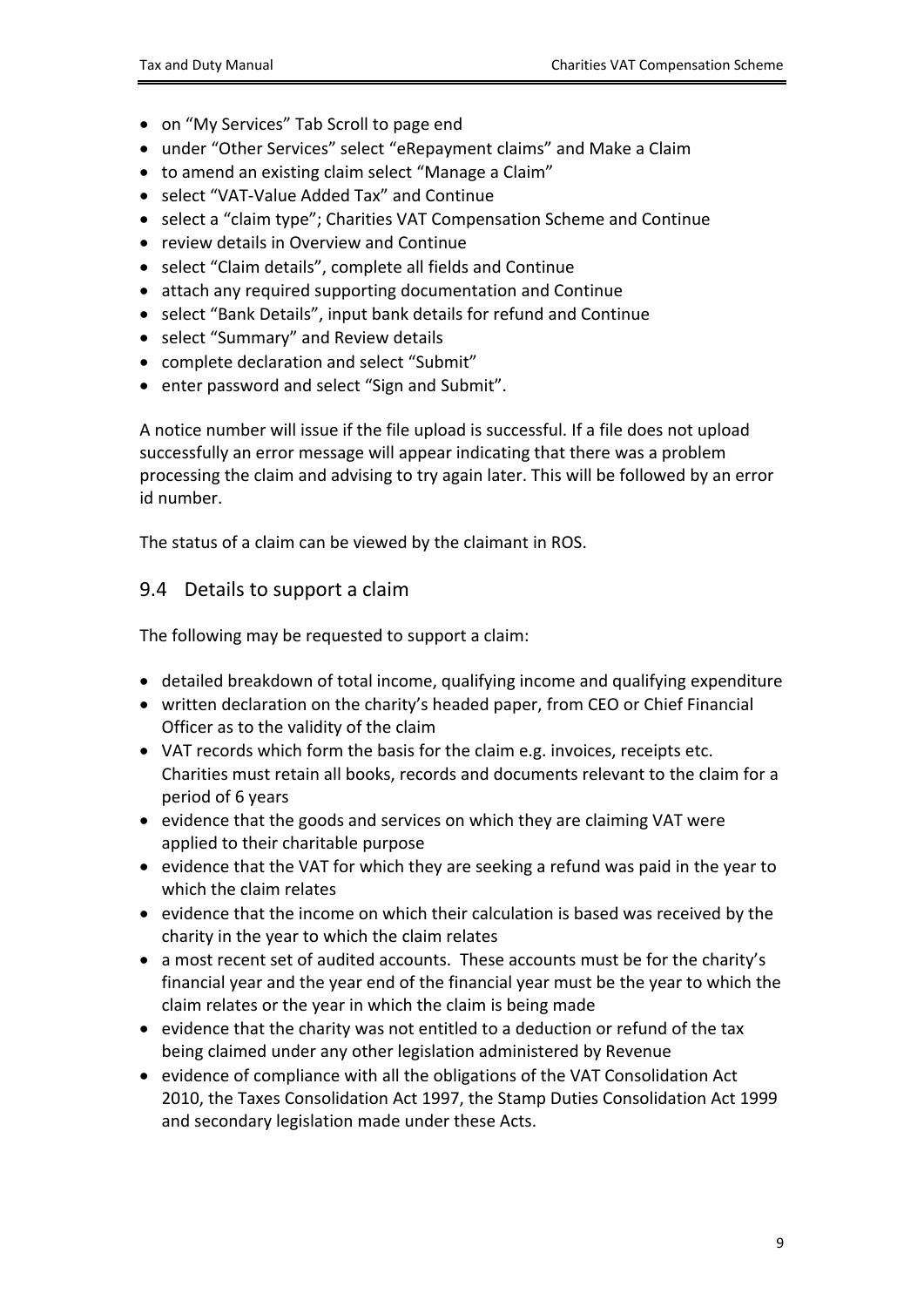### <span id="page-9-0"></span>9.5 Calculation

The annual amount available under the scheme is capped at €5m, so the amount to be paid out to each qualifying charity is calculated having regard not only to the amount claimed, but also to the annual amount available to the scheme.

The pay-out calculation will take place once annually and it will not be possible to recalculate the payments or accept late applications.

#### <span id="page-9-1"></span>9.6 Review of claims

Claims will be subject to review. In this regard:

- claimants should ensure that all supporting documentation is retained and produced to Revenue within the timeframe requested
- $\bullet$  claimants should ensure that they have complied with all the obligations of the VAT Consolidation Act 2010, the Taxes Consolidation Act 1997, the Stamp Duties Consolidation Act 1999 and secondary legislation made under these Acts
- where Revenue is satisfied that the claim is in order, it will be processed further
- where review documentation is not submitted or is not in order, a claim cannot be processed further
- Revenue may reject a claim
- Revenue may make any changes considered necessary to any claim, including changes to the amount of total income, qualifying income or amount of eligible tax being claimed. Claimants will be advised if this occurs and the reasons for any changes will be explained.

### <span id="page-9-2"></span>9.7 Payment

The following should be noted regarding payments issued under this scheme:

- where the total amount of claims in each year exceeds the capped amount, any refunds due will be paid to charities on a pro rata basis
- Revenue is not obliged to refund the full amount, or any amount claimed
- any refunds due to charities will be paid through Revenue's e-Repayments system
- it is expected that payment will be made no later than October of the year of submission of a claim
- claimants will receive a message in their ROS Inbox providing details of any payment due
- payments will be made by Electronic Fund Transfer unless an error in the bank details provided causes the payment to reject. In this case a cheque will issue.

It should be noted that where a charity submits a claim under the scheme, the Secretary or the trustee who makes the claim on behalf of the charity is responsible, along with the charity, for complying with the conditions of the scheme.